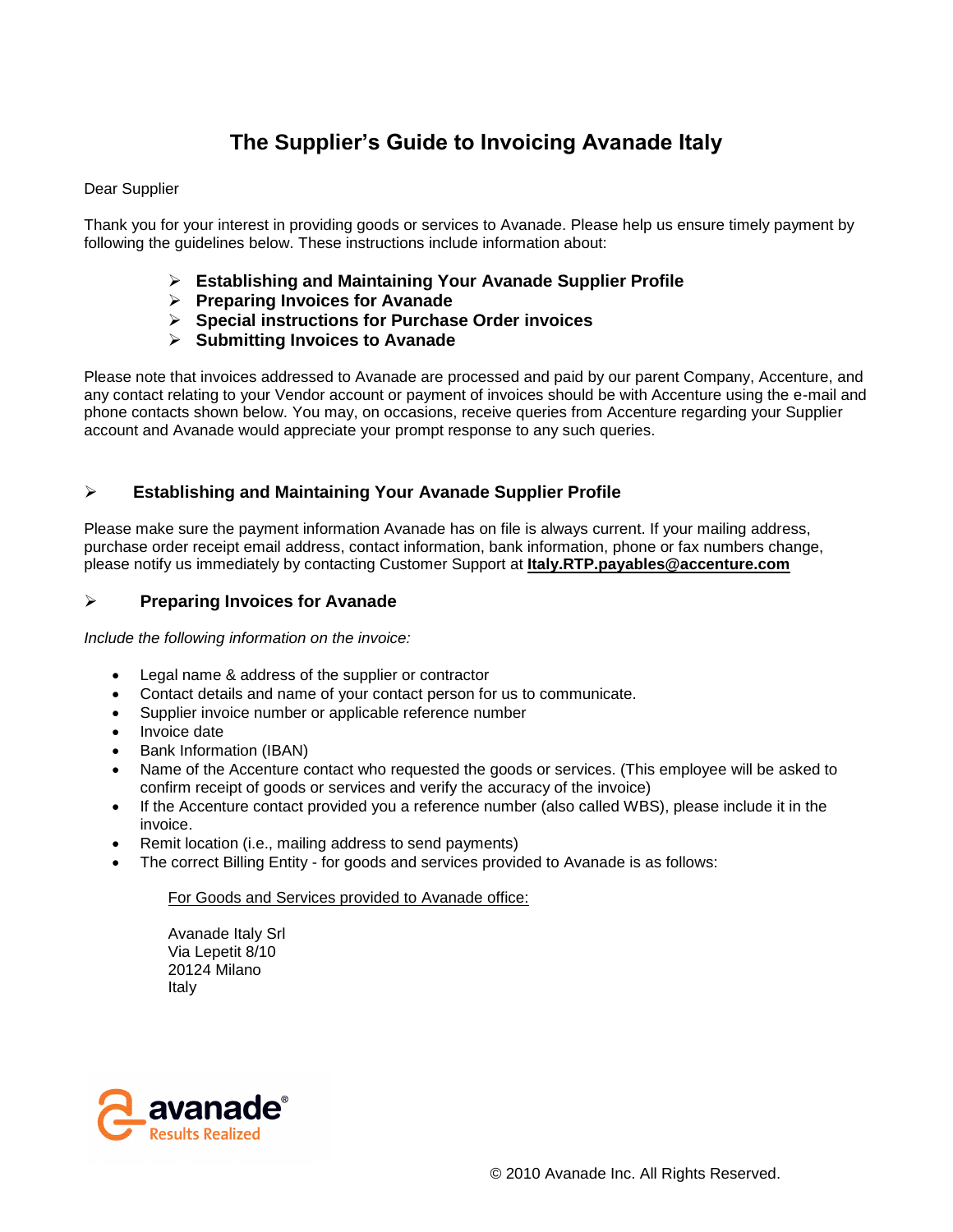## **Special instructions for Purchase Order invoices**

Avanade's official Purchase Orders will either be sent via fax or via email notifications from Avanade's procurement tool, Ariba Buyer, bearing the sender's address: [eprocurement.mail@acccenture.com.](mailto:eprocurement.mail@acccenture.com) Please ensure you are able to receive emails from this address accordingly.

### **Other special instructions**

- If you are providing goods and services to Avanade under more than one Purchase Order, you must invoice for each separately. Only one Purchase Order can be referenced per invoice.
- The format of the invoice must match the format of the Purchase Order. The following guidelines should be observed:
	- $\circ$  Reference the appropriate purchase order line item number for each line item on the invoice;
	- o For goods, the total for each line must represent the extended amount for that good;
	- o Charge for services and expenses must be itemized on separate lines;
	- o Always review the '**comments**' section on the Purchase Order for additional processing instructions;
	- $\circ$  Always quote the Purchase Order number (which starts with 45XXXXXXXX).

#### **Please do not:**

- $\circ$  Mark the purchase order number with a highlighter as this affects the quality of our invoice scanning;
- o Handwrite the Purchase Order numbers on the invoice (where possible);
- o Quote the Purchase Requisition number (which starts with PRXXXXXX).

### **Submitting Invoices to Avanade**

- Kindly submit your invoices within 5 business days from the invoice date.
- All invoices for Avanade should be posted to the following 'Mailing' address and not to your Avanade contact.

Avanade Italy Srl Via Lepetit 8/10 20124 Milano Italy

Please do not submit original invoices to the Avanade employee who requested the goods or services. If you send a copy of the invoice to your contact at their request, please clearly indicate on the invoice that it's a copy. This will help to prevent duplication in our systems and prevent payment delays.

### **For More Information or Assistance:**

For information regarding your **Avanade Supplier Profile, invoice or payment processing** or **purchase orders**, please contact Customer Support at **Italy.RTP.payables@accenture.com**. Alternatively, our Customer